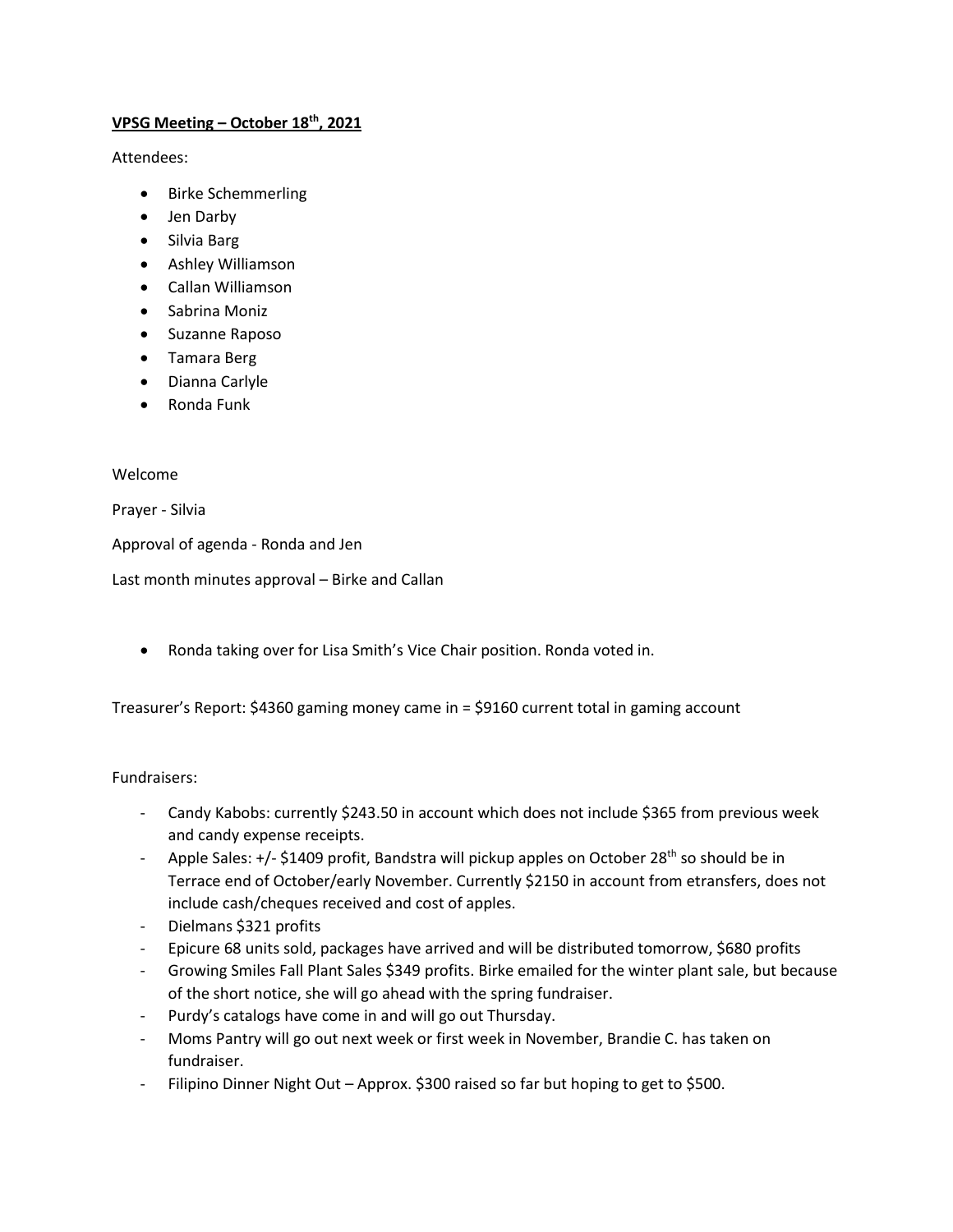- Art Cards by Kids K to Grade 6, most profitable grades, Callan and Ashley will take on the fundraiser, going out Monday, Nov 1<sup>st</sup> with a to do list for each teacher, 1.5 weeks to get it done (thinking Nov.  $10^{th}$ ), should come in end of Nov. to distribute, extra cards on hand for older grades who would like to participate.
- Hot Lunch is a negative -\$2907.91 because Munchalunch \$16K+ hasn't been factored in.

New Hot Lunch ideas for the new year will be:

- Tristans Restaurant
- Filipino Food Truck
- Donna's cinnamon buns
- College cafeteria catering

## \$2 Treat Thursdays:

- Kabobs \$243 first week, \$365 second week (not including costs)
- Hot Chocolate not a good idea
- Other new ideas: Cupcakes, cookies (from purchased cookie dough)

#### Muffin Monday:

Might make a comeback in January

#### Glow Family Run:

- Fundraiser taken on by Suzanne R.
- Families come with glow sticks and buy their tickets for the run planned for a Friday, November 19<sup>th</sup>; Simon from Transcend Fitness has done it before and it was successful, Suzanne will ask her to help out.
- Colour Fun Run supplies were purchased a few years ago by Jaime C. going to see if the colour has expired
- Spring run that Victoria organized did not go ahead afterall.

Other Fundraiser Ideas:

- Movie Night:
	- $\circ$  Indoor movie equipment available from College, up to 300 people in Long House
	- o Fresh Air Inflatable Screen \$2000 cost, first availability is April, Silvia has sponsors in mind, maybe a community event by donation with a canteen.